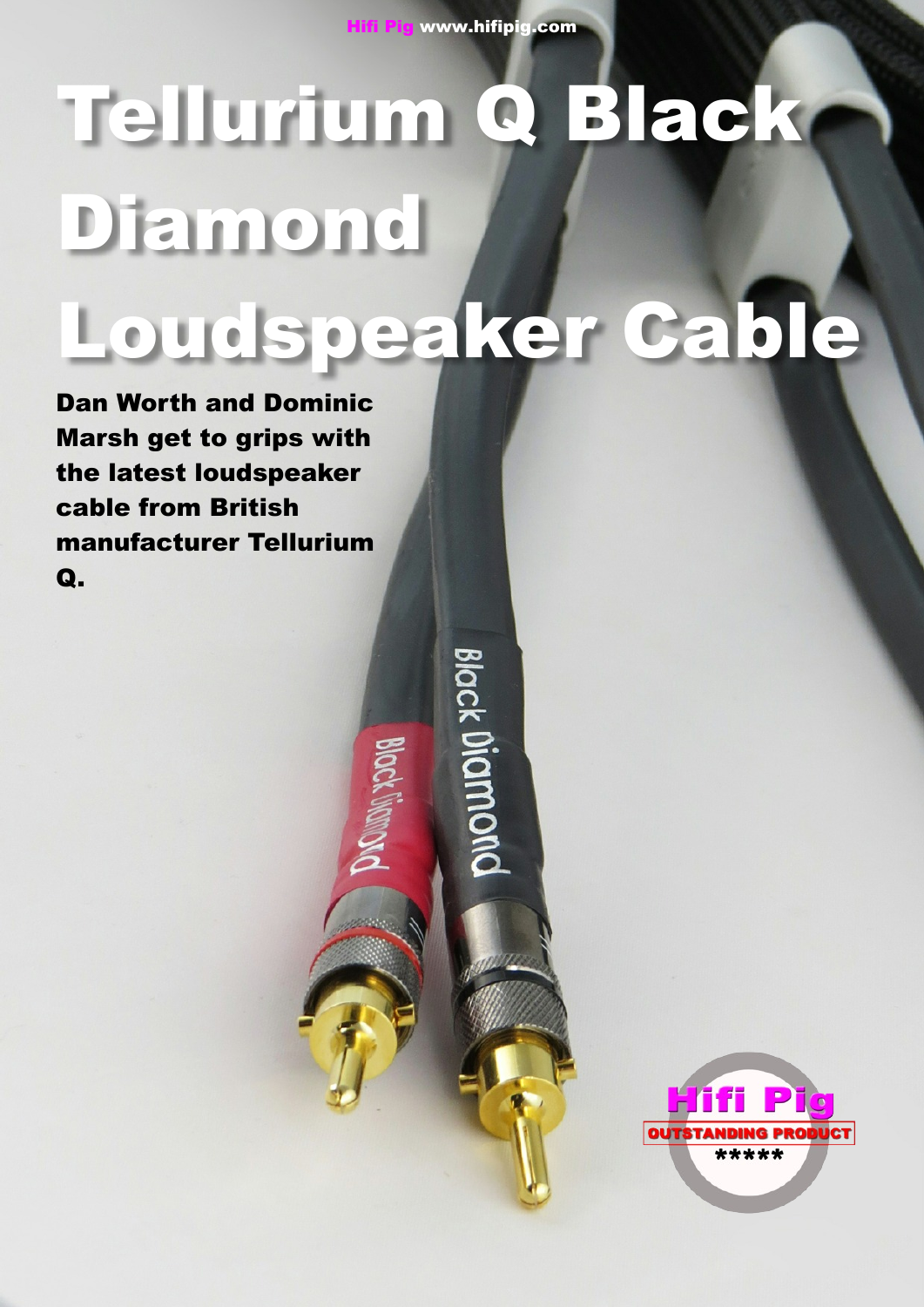The Black Diamond speaker cable from<br>Tellurium Q is their top of the range speake<br>cable coming in at £630 per metre including<br>terminations which many would confuse for WBT he Black Diamond speaker cable from Tellurium Q is their top of the range speaker cable coming in at £630 per metre including but they are in fact TQ's own design.

Yes they have an ergonomic styling similar to the WBT's which is a testament to the design and usability of them.

TQ's version of the 4mm banana is constructed from tellurium copper and is gold plated, the barrels are a metal alloy which are nickel plated to give a nice shiny finish and feature some nice surface grips for easy tightening of the locking design.

The cable itself as always is a mystery, all I can determine from looking at and handling the cable is that it is fractionally wider than the Ultras and where the Ultras have the conductor in a rounded cavity to each side of the cable the Black Diamond has a different shape to its borders feeling as if it has separate chambers of cables running through its length. The cable is finished in a mesh and comes in a very nice satin black box.

Routing the cables into the system is trickier than the thickest of the previous TQ cables. The band of the Black Diamond is thicker and slightly stiffer. It just takes a little care and time if there are a fair few components and angles to navigate and the job is far from impossible.

# **The depth of the performance was very true and details were exquisite from trumpet to hi-hats.**

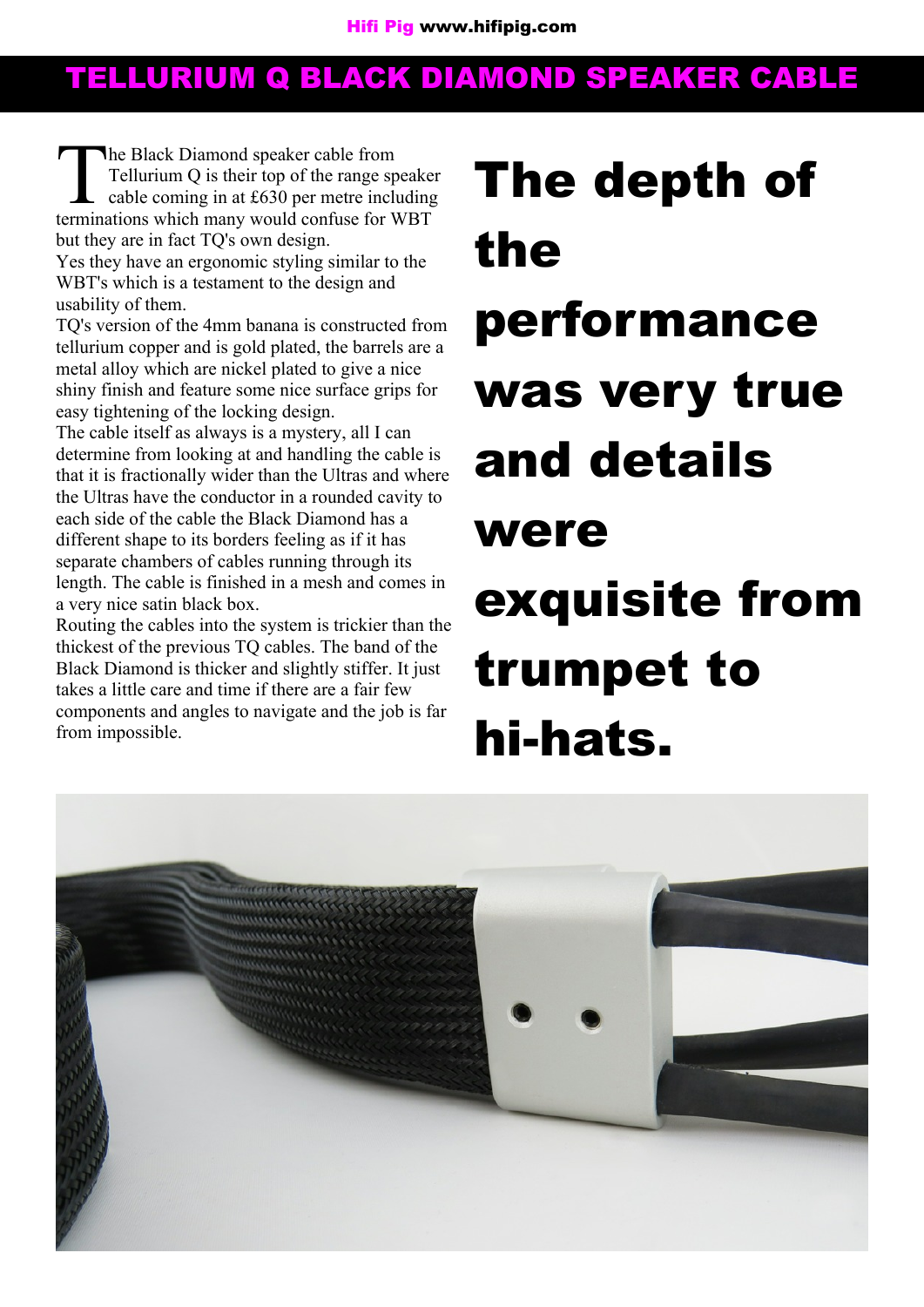

### **The Sound**

Sting's 'Seven Days' from the Live at the Royal Albert Hall 2000 album conveyed a deepness of soundstage which reflected being sat about 6 rows back. I could clearly discern all band members and their stage arrangement. The depth of the performance was very true and details were exquisite from trumpet to hi-hats.

The cable had taken a full 24 hours to settle in the system after its burn in process on the Blue Horizon Proburn. The Black Diamond likes to be plugged into the system and just given time to relax and settle moving it's slightly initial forwardness in the midrange back a touch, increasing natural tone, timbre and breath.

Once settled the results are simply stunning, the delicacy and refinement in the top end especially is sublime, I could clearly hear all micro details in Fleetwood Mac's 'Everywhere' and 'Seven Wonders' leaving nothing masked and conveying everything with a textured flow, a complete harmonious rendition of frequencies floating gracefully around the soundstage like fireflies over a moonlit pond. Micro dynamics were absolutely effortless and more to the point, natural. There was no over-emphasis on power just a keen respect for precision and timed just so well.

Derrin Nuendorf's 'I Won't Hold You Back' has a soft cymbal work in the background, ticking away like a clock timing each section of guitar string work which has acrystalline and prestigious edge to each note, entering the fullness of the note and decaying with timbral vibrancy and scale which gives an

impression of size to the guitar. The same is true for Derrin's vocal which clearly comes from a foot or so above the guitar giving the impression that he is sat and somewhat hunkered over the instrument. Soundstage width and complexity has a way of expressing its abilities even with the most stripped down music allowing for small venue interactions, reflections and acoustics to convey their ambience and scale in a most holographic manner. Whilst busier quartets, orchestras and studio recording generated larger complements with attack with slam, large scale and drama bring the performance to life with an inner energy and grip of realism. When listening to some various recording by the Royal Philharmonic Orchestra, double bass fluidity and the dynamic slam of percussion was incredibly intense, I would refer to the sensation as a sound wave or pressure field which is closer to a live performance rather than a synthesized punch and drone.

I wouldn't say that I felt the Black Diamond's bass in my system was devastating, huge or bold but I can confidently state that it has an entire shape and skill that can be fast, slow and expressive, delicate or rhythmic.

Touching on my last word of explanation of the the Black Diamond's flexible bass characteristics 'rhythmic' and moving through some varying genres of pop, dance, folk and R&B the lower end took on a new found enthusiasm for me that just the natural alignment it possessed with acoustic and classical music.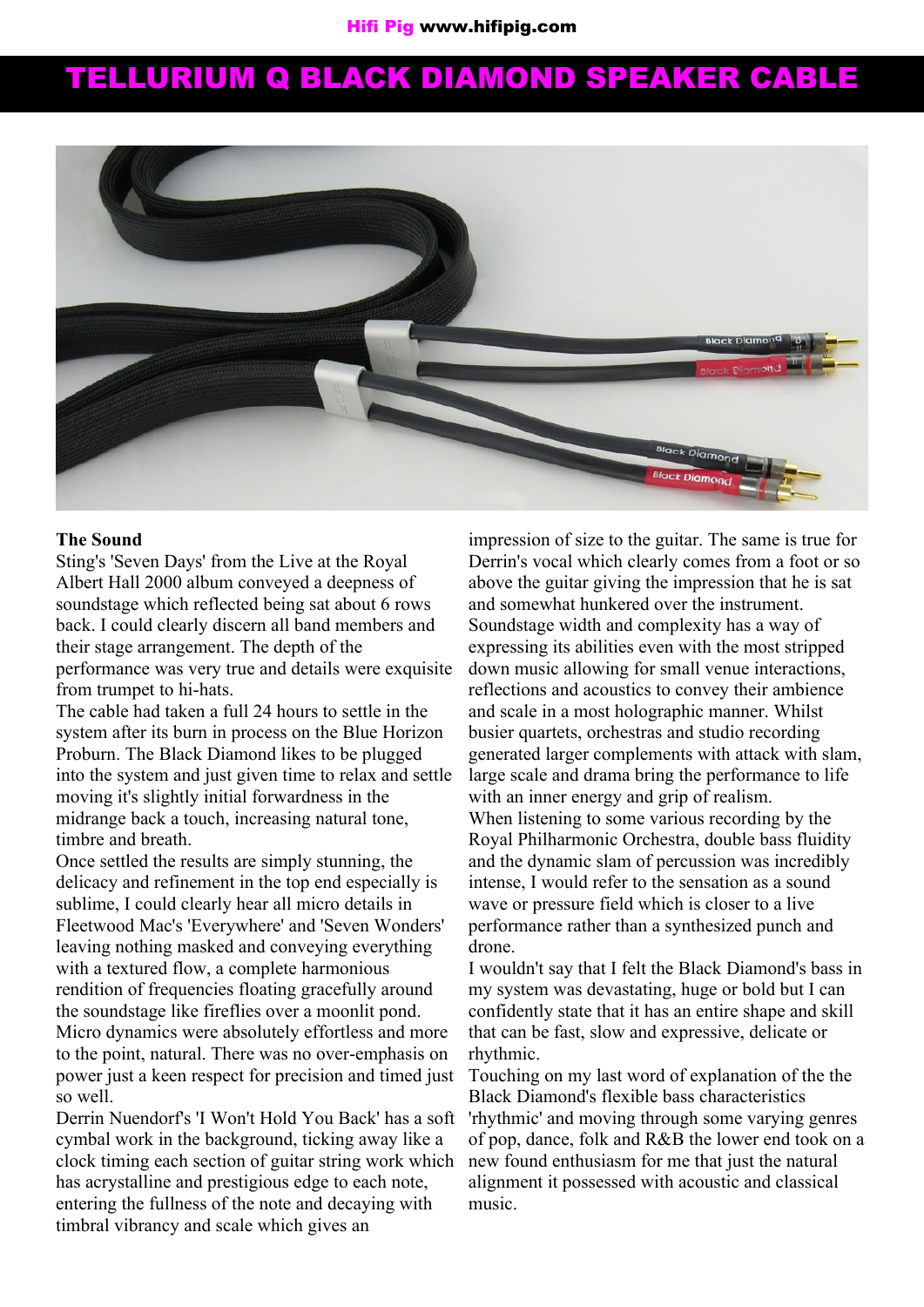To hold a good flow to the music a system needs to have a good bass-line, a strong undertone and a bottom end to support and carry the music along and the Black Diamond's were very even handed in respects of being able to deliver particularly great mid and upper tones with a strong chassis to stiffen everything up giving strength and stability. I would say that my own reference cable the Audioquest K2 has a hugely detailed, refined and somewhat relaxed top end. The Black Diamond has an exquisite top end, it's highly polished, crisp, controlled and transparent and integrates down into the midrange flawlessly which is very liquid. Any male vocalist I played from Ben Howard, Ben Harper, Jo Savoreti, Sean Lakeman and many many more had a reflection of their individual tonalities that sounded extremely true and effortless, the K2 in the midrange is just a marvel and to give any other speaker cable high praise in the same sentence calling it organic and expressive of all midrange characteristics and potential flaws is a testament to its designer.

Equally poised were female artists, the projection of the upper mids could be so intense with the Black Diamond and still remain controlled and not suffer with peaks of eye shattering wincing was remarkable, many high end cables use networking boxes to attenuate this frequency but the Black Diamond simply takes it in its stride and adds no unwanted nasties or even begins to try and hype up the signal its receiving, it's more like a gentlemen standing to one side to allow the lady to comfortably pass by.

### **Conclusion**

My time with the Black Diamond speaker cable has been extremely enjoyable, I have praised its attributes very much. You could argue that the price is a draw back but I don't hear cables that performed as well as the Black Diamond costing any less and I listen to a great deal of cables frequently. In fact my own Audioquest K2 although differently balanced does not walk all over the Black Diamond and some may well argue that system to system their preference would swing one way or the other. The Audioquest is staggeringly more expensive also. With exquisite treble, beautifully fluid midband, expressively detailed bass and a dynamic range and soundstage which explores every performance in a most natural and involving way the Black Diamond from Tellurium Q is a masterpiece of cable design.

**My time with the Black Diamond speaker cable has been extremely enjoyable, I have praised its attributes very much.**

**Build Quality - 9/10 Sound Quality - 9.2/10 Value For Money - 8.5/10 Overall - 8.9/10**

**Recommended for being a truly high end performer, a tribute to a system rather than just a means to conduct music. Sound quality is simply stunning.**

**Dan Worth**

**As is customary with Hifi Pig, whenever a product scores 8.5 or more then a second review is called for, so after Danny's scoring ratings, Hifi Pig asked Dominic Marsh to conduct a follow up review for this cable.**

**CONSTREEM**<br> **Construction This cable is awesome. What? You want** MORE? Oh well, if you must.

This is some serious heavyweight cable, larger in fact than the other "wide banded" TO cables like the Blue Diamond, Ultra Black and Graphite. Unlike the other cables however, this model has special locking 4mm

banana plugs very similar in principle to WBT's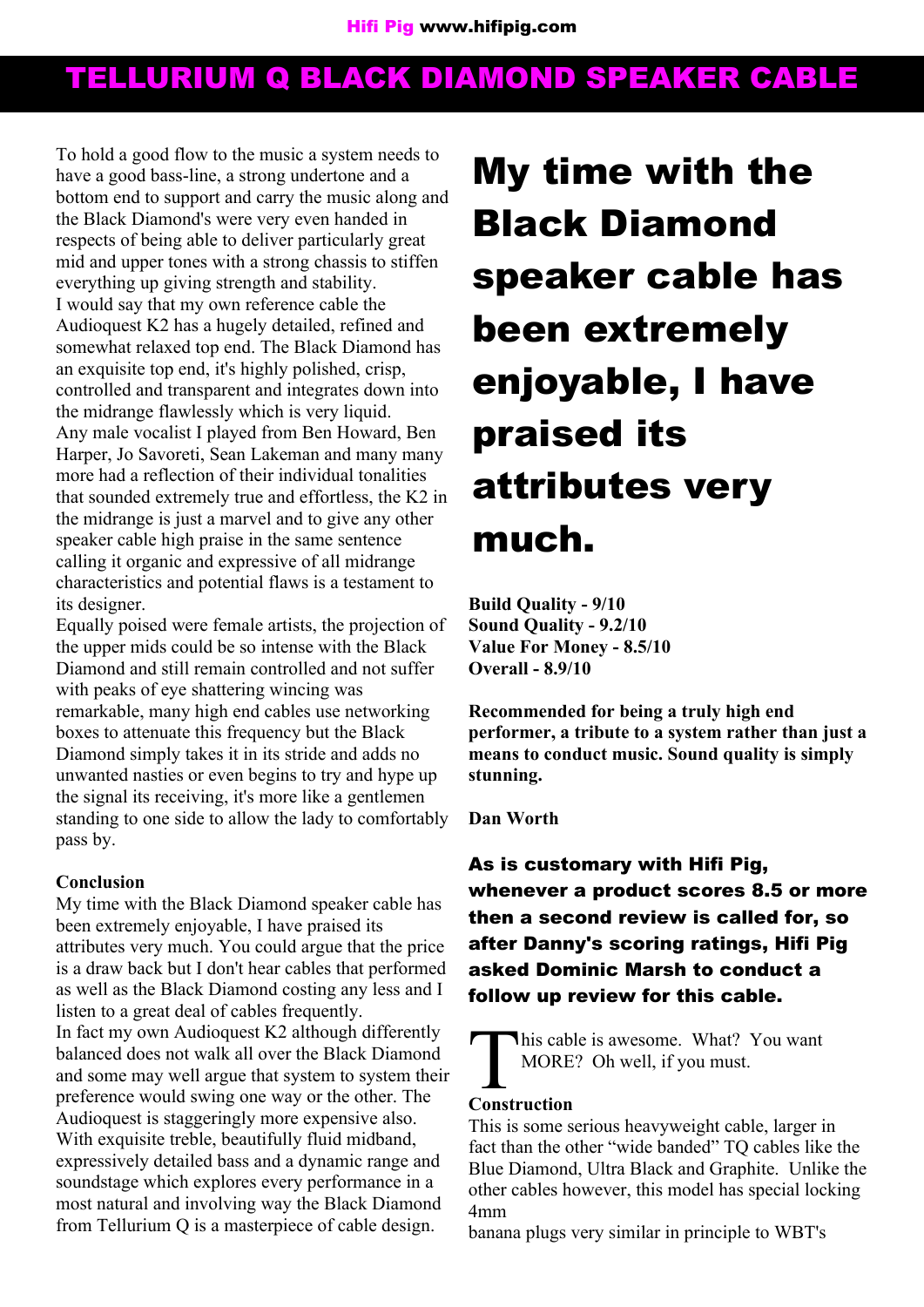0644 classic straight connectors, but manufactured to TQ's own design brief with Tellurium Copper bodies plated in gold. They do grip very well to binding posts which helps considerably, given the weight of these cables.

I recall my comments about the Blue Diamond speaker cables (Reviewed recently in Hifi Pig) which noted that they were not very easy to make inconspicuous due to their size and propensity not to lay flat readily and the Black Diamond is no exception to that observation either. Not that anyone in reality is really bothered by that, are we? Priced at £630.00 per linear metre they are not exactly cheap, nor are they the dearest on the market either. Value is a sliding scale however and given that we all strive for the "perfect" sound from the pounds we invest in it, then we expect a fair return for that outlay.

### **Sound**

As you can probably imagine, us reviewers do get a goodly number of cables passing through our hands as part of our function to appraise hifi components and not forgetting either we play with our own personal cables as well for good measure, so it takes an exceptional cable to really get itself noticed. From that first few bars of music I heard through these cables I knew they were something rather special. It was a kick drum in fact and it hit me square in the pit of my stomach is was so clean and powerful, it fair took me aback. The CD I was playing was only a warm up track I play to get the system warmed up ready for some serious listening and wasn't paying too much attention to be honest because of that.

Anyway, after hearing those first few moments I quickly changed the CD to Pink Floyd's "The Wall" and the next hour and a half or so was a complete revelation. No, make that three hours – I listened to it again just for the sheer pleasure of it. When I say the word "helicopter" you Pink Floyd fans will know exactly what I am talking about now and I have never heard that sound better in 20+ years than I have with the TQ Black Diamonds in my system. If I shut my eyes I wouldn't know any better than having this machine hovering less than 50 feet above me with the vortexes spinning of the tips of the twin rotor blades, making the classic whistling sound. When the children are singing during the title track it can hurt your ears a bit with the volume turned right up, but not at all this time. No muddle, no hash, no

# **They are not at all forward sounding or brash, nor are they recessive or muted in sound either.**

moments to make you wince, smooth as silk and bursting with refinement. I even got the sonic impression of how many children were singing in the chorus, it was just so palpable. The list was endless of all the extra details I was hearing and I must have heard this album many, many hundreds of times over the years since it's first release and hearing it this way has set a new benchmark for me what sound lies buried in there, never heard before, but now has been heard for sure.

Next into the drawer was Yello's "Flag" album and that also got two hearings, with every single track on the album a total pleasure, again another album I believed I knew intimately what it sounded like until I heard it through the Black Diamonds. Those that have heard this album will know that is has a powerful propelling bass line right throughout the CD and the sense of power, precision and timing with the Black Diamonds was never in any doubt. "Otto Di Catania" from this album is one of my favourites and the imaging and sound staging are exemplary, with depth, height and width well out beyond the speaker boundaries.

Next into the CD drawer is my preferred "murder track" from Porcupine Tree's "Deadwing" album, which really does sort out who's who when it comes to components – especially cables. The title track has all sorts ofsqueaks and screeches in the initial